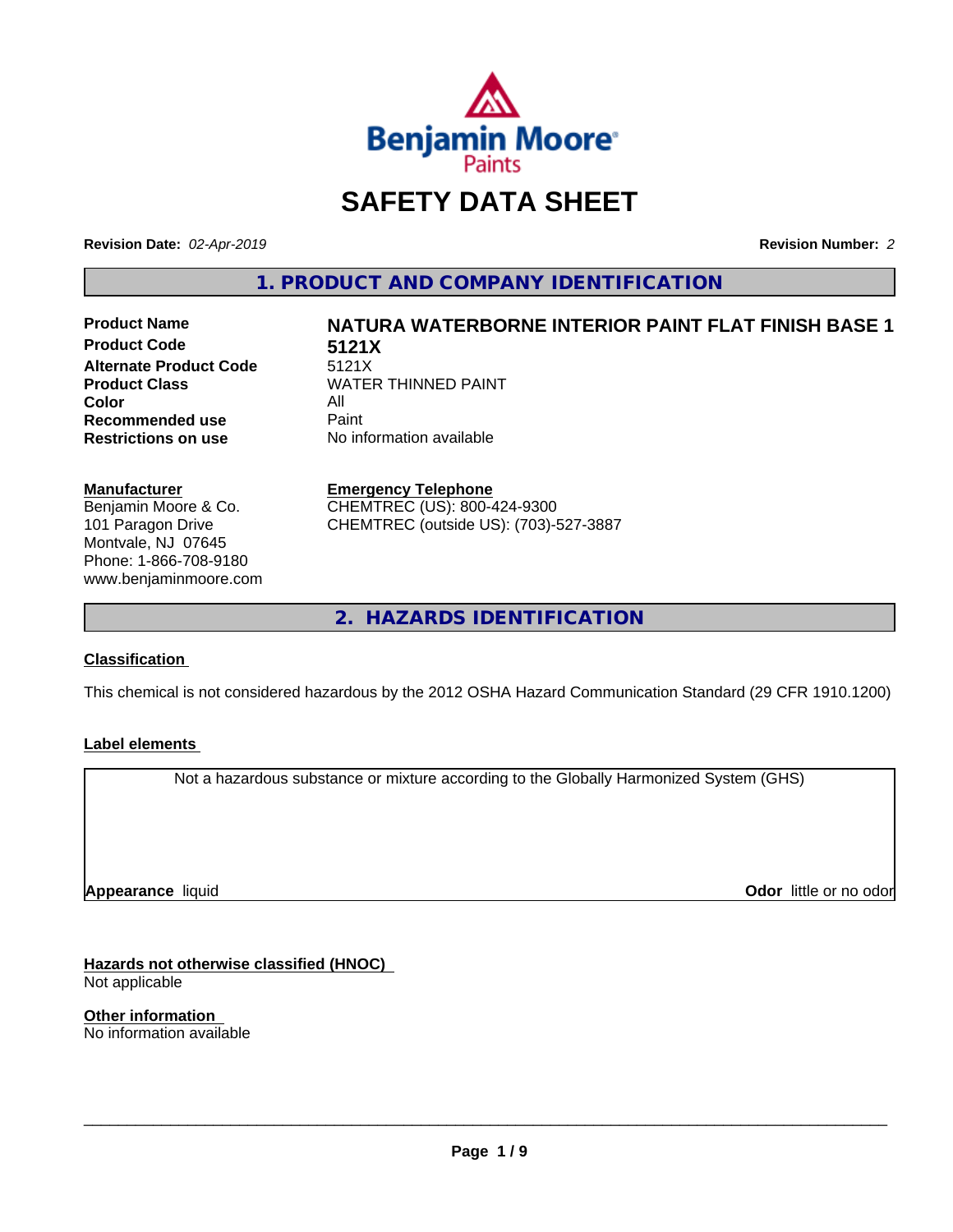# **3. COMPOSITION INFORMATION ON COMPONENTS**

\_\_\_\_\_\_\_\_\_\_\_\_\_\_\_\_\_\_\_\_\_\_\_\_\_\_\_\_\_\_\_\_\_\_\_\_\_\_\_\_\_\_\_\_\_\_\_\_\_\_\_\_\_\_\_\_\_\_\_\_\_\_\_\_\_\_\_\_\_\_\_\_\_\_\_\_\_\_\_\_\_\_\_\_\_\_\_\_\_\_\_\_\_

| <b>Chemical name</b> | CAS No.    | Weight-%  |
|----------------------|------------|-----------|
| Titanium dioxide     | 13463-67-7 | $20 - 25$ |
| Nepheline svenite    | 37244-96-5 | $5 - 10$  |
| Silica, amorphous    | 7631-86-9  | $5 - 10$  |
| Kaolin, calcined     | 92704-41-1 | - 5       |
| Diatomaceous earth   | 61790-53-2 | - 5       |

|                                                  | 4. FIRST AID MEASURES                                                                                    |
|--------------------------------------------------|----------------------------------------------------------------------------------------------------------|
| <b>General Advice</b>                            | No hazards which require special first aid measures.                                                     |
| <b>Eye Contact</b>                               | Rinse thoroughly with plenty of water for at least 15 minutes and consult a<br>physician.                |
| <b>Skin Contact</b>                              | Wash off immediately with soap and plenty of water while removing all<br>contaminated clothes and shoes. |
| <b>Inhalation</b>                                | Move to fresh air. If symptoms persist, call a physician.                                                |
| Ingestion                                        | Clean mouth with water and afterwards drink plenty of water. Consult a physician<br>if necessary.        |
| <b>Most Important</b><br><b>Symptoms/Effects</b> | None known.                                                                                              |
| <b>Notes To Physician</b>                        | Treat symptomatically.                                                                                   |

**5. FIRE-FIGHTING MEASURES**

| <b>Suitable Extinguishing Media</b>                                              | Use extinguishing measures that are appropriate to local<br>circumstances and the surrounding environment.                                   |
|----------------------------------------------------------------------------------|----------------------------------------------------------------------------------------------------------------------------------------------|
| <b>Protective Equipment And Precautions For</b><br><b>Firefighters</b>           | As in any fire, wear self-contained breathing apparatus<br>pressure-demand, MSHA/NIOSH (approved or equivalent)<br>and full protective gear. |
| <b>Specific Hazards Arising From The Chemical</b>                                | Closed containers may rupture if exposed to fire or<br>extreme heat.                                                                         |
| <b>Sensitivity To Mechanical Impact</b>                                          | No.                                                                                                                                          |
| <b>Sensitivity To Static Discharge</b>                                           | No.                                                                                                                                          |
| <b>Flash Point Data</b><br>Flash Point (°F)<br>Flash Point (°C)<br><b>Method</b> | Not applicable<br>Not applicable<br>Not applicable                                                                                           |
| <b>Flammability Limits In Air</b>                                                |                                                                                                                                              |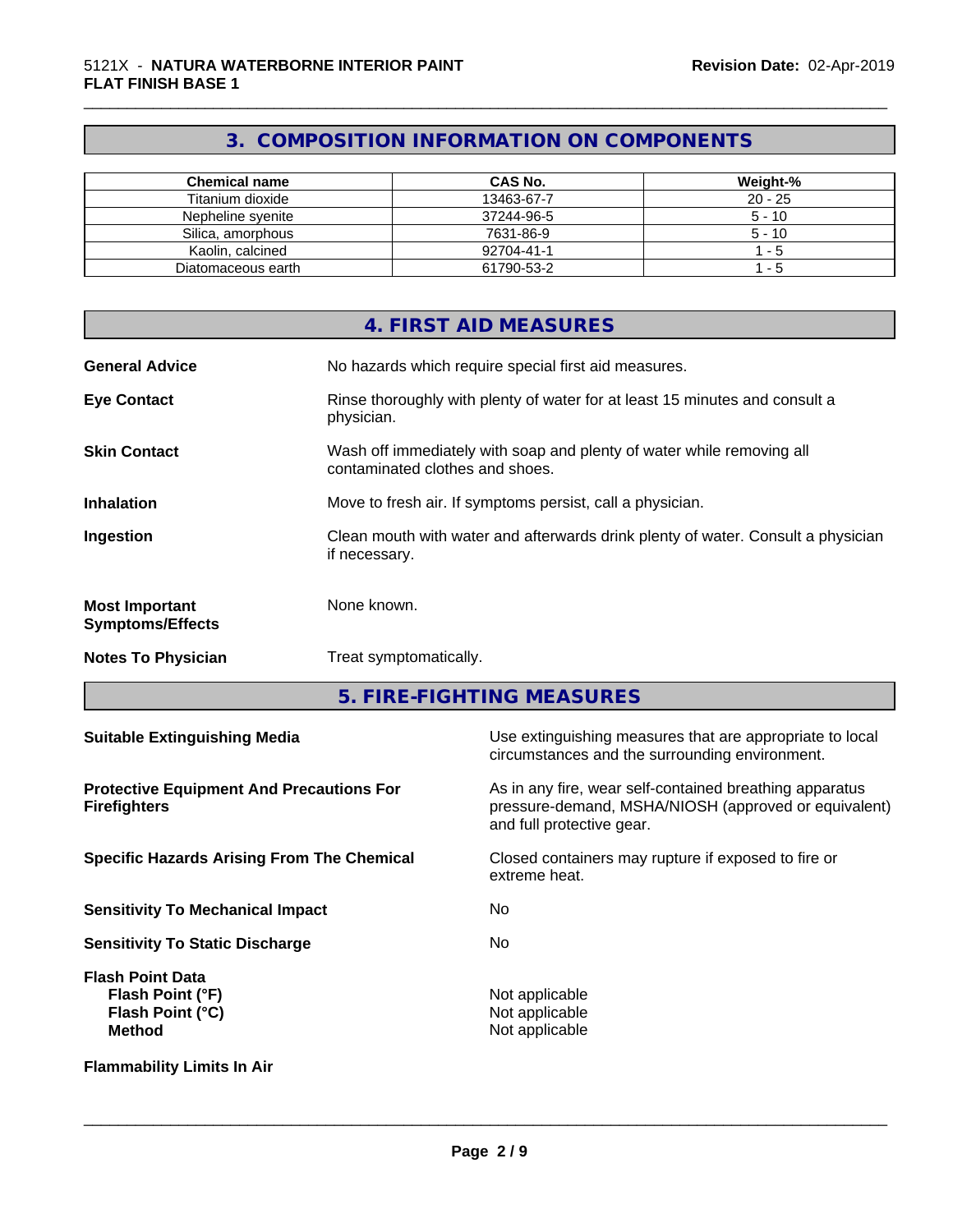#### **Lower flammability limit:**<br>
Upper flammability limit:<br>
Upper flammability limit:<br>
Not applicable **Upper flammability limit:**

\_\_\_\_\_\_\_\_\_\_\_\_\_\_\_\_\_\_\_\_\_\_\_\_\_\_\_\_\_\_\_\_\_\_\_\_\_\_\_\_\_\_\_\_\_\_\_\_\_\_\_\_\_\_\_\_\_\_\_\_\_\_\_\_\_\_\_\_\_\_\_\_\_\_\_\_\_\_\_\_\_\_\_\_\_\_\_\_\_\_\_\_\_

**NFPA Health:** 1 **Flammability:** 0 **Instability:** 0 **Special:** Not Applicable

#### **NFPA Legend**

- 0 Not Hazardous
- 1 Slightly
- 2 Moderate
- 3 High
- 4 Severe

*The ratings assigned are only suggested ratings, the contractor/employer has ultimate responsibilities for NFPA ratings where this system is used.*

*Additional information regarding the NFPA rating system is available from the National Fire Protection Agency (NFPA) at www.nfpa.org.*

## **6. ACCIDENTAL RELEASE MEASURES**

| <b>Personal Precautions</b>      | Avoid contact with skin, eyes and clothing. Ensure adequate ventilation.                                                                                                         |
|----------------------------------|----------------------------------------------------------------------------------------------------------------------------------------------------------------------------------|
| <b>Other Information</b>         | Prevent further leakage or spillage if safe to do so.                                                                                                                            |
| <b>Environmental precautions</b> | See Section 12 for additional Ecological Information.                                                                                                                            |
| <b>Methods for Cleaning Up</b>   | Soak up with inert absorbent material. Sweep up and shovel into suitable<br>containers for disposal.                                                                             |
|                                  | 7. HANDLING AND STORAGE                                                                                                                                                          |
| <b>Handling</b>                  | Avoid contact with skin, eyes and clothing. Avoid breathing vapors, spray mists or<br>sanding dust. In case of insufficient ventilation, wear suitable respiratory<br>equipment. |
| <b>Storage</b>                   | Keep container tightly closed. Keep out of the reach of children.                                                                                                                |
| <b>Incompatible Materials</b>    | No information available                                                                                                                                                         |

# **8. EXPOSURE CONTROLS/PERSONAL PROTECTION**

#### **Exposure Limits**

| <b>Chemical name</b> | <b>ACGIH TLV</b>  | <b>OSHA PEL</b>   |
|----------------------|-------------------|-------------------|
| Titanium dioxide     | 10 mg/m $3$ - TWA | 15 mg/m $3$ - TWA |
| Silica, amorphous    | N/E               | 20 mppcf - TWA    |
| Diatomaceous earth   | N/E               |                   |
|                      |                   | 20 mppcf - TWA    |

#### **Legend**

ACGIH - American Conference of Governmental Industrial Hygienists Exposure Limits OSHA - Occupational Safety & Health Administration Exposure Limits N/E - Not Established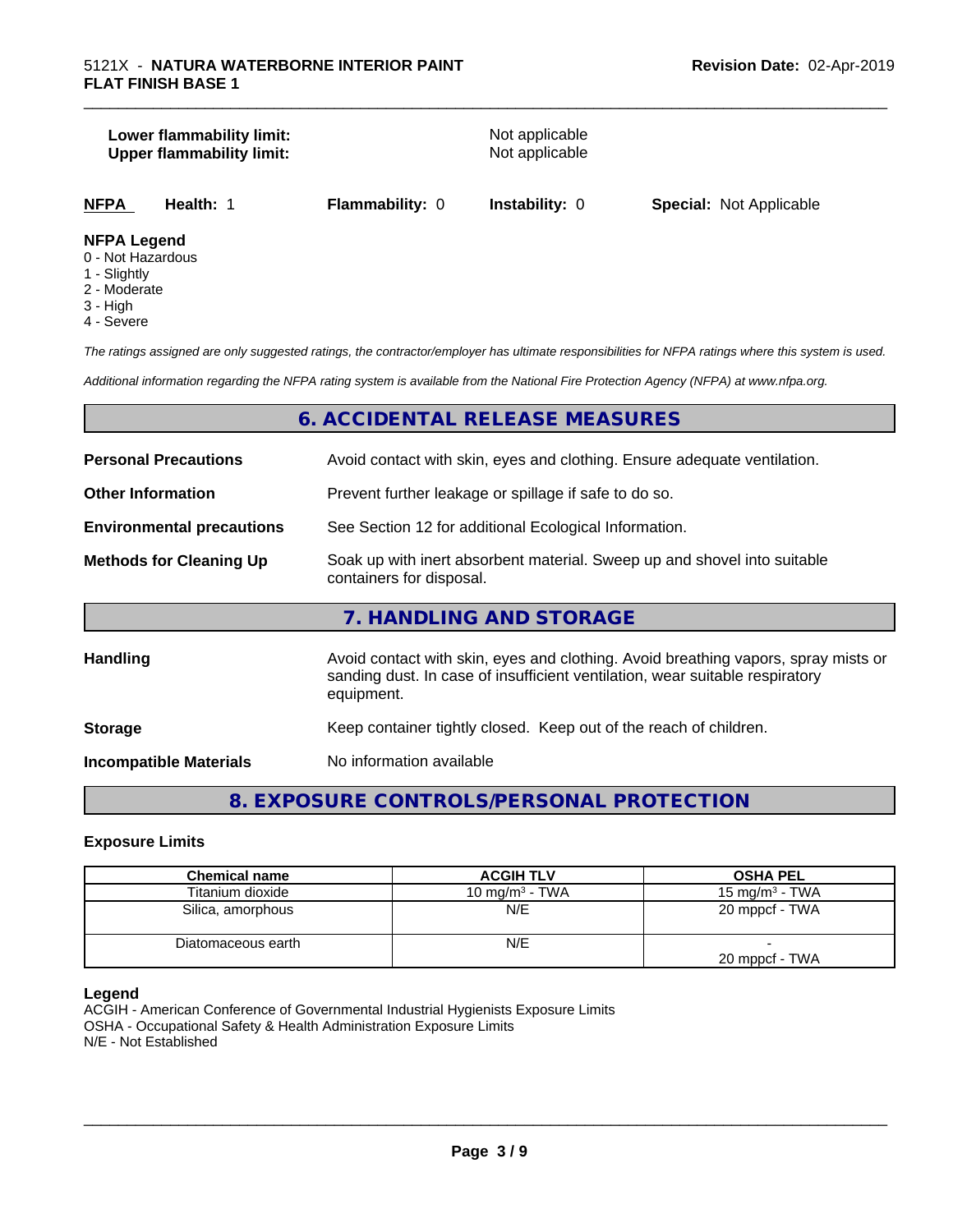| <b>Engineering Measures</b>          | Ensure adequate ventilation, especially in confined areas.                                                                          |
|--------------------------------------|-------------------------------------------------------------------------------------------------------------------------------------|
| <b>Personal Protective Equipment</b> |                                                                                                                                     |
| <b>Eye/Face Protection</b>           | Safety glasses with side-shields.                                                                                                   |
| <b>Skin Protection</b>               | Protective gloves and impervious clothing.                                                                                          |
| <b>Respiratory Protection</b>        | In case of insufficient ventilation wear suitable respiratory equipment.                                                            |
| <b>Hygiene Measures</b>              | Avoid contact with skin, eyes and clothing. Remove and wash contaminated<br>clothing before re-use. Wash thoroughly after handling. |

# **9. PHYSICAL AND CHEMICAL PROPERTIES**

| Appearance                           | liquid                   |
|--------------------------------------|--------------------------|
| Odor                                 | little or no odor        |
| <b>Odor Threshold</b>                | No information available |
| Density (Ibs/gal)                    | $11.7 - 12.1$            |
| <b>Specific Gravity</b>              | 1.40 - 1.45              |
| рH                                   | No information available |
| <b>Viscosity (cps)</b>               | No information available |
| Solubility(ies)                      | No information available |
| <b>Water solubility</b>              | No information available |
| <b>Evaporation Rate</b>              | No information available |
| Vapor pressure                       | No information available |
| Vapor density                        | No information available |
| Wt. % Solids                         | $60 - 70$                |
| Vol. % Solids                        | $45 - 55$                |
| Wt. % Volatiles                      | $30 - 40$                |
| Vol. % Volatiles                     | $45 - 55$                |
| <b>VOC Regulatory Limit (g/L)</b>    | 0                        |
| <b>Boiling Point (°F)</b>            | 212                      |
| <b>Boiling Point (°C)</b>            | 100                      |
| <b>Freezing Point (°F)</b>           | 32                       |
| <b>Freezing Point (°C)</b>           | 0                        |
| Flash Point (°F)                     | Not applicable           |
| Flash Point (°C)                     | Not applicable           |
| <b>Method</b>                        | Not applicable           |
| <b>Flammability (solid, gas)</b>     | Not applicable           |
| <b>Upper flammability limit:</b>     | Not applicable           |
| Lower flammability limit:            | Not applicable           |
| <b>Autoignition Temperature (°F)</b> | No information available |
| <b>Autoignition Temperature (°C)</b> | No information available |
| Decomposition Temperature (°F)       | No information available |
| Decomposition Temperature (°C)       | No information available |
| <b>Partition coefficient</b>         | No information available |

# little or no odor **No information available No information available Viscosity (cps)** No information available **No information available No information available Evaporation Rate** No information available **No information available No information available**<br>60 - 70 **Not applicable Not applicable** Not applicable **Flammability (solid, gas)** Not applicable **Not applicable Not applicable No information available Autoignition Temperature (°C)** No information available **No information available No information available**

\_\_\_\_\_\_\_\_\_\_\_\_\_\_\_\_\_\_\_\_\_\_\_\_\_\_\_\_\_\_\_\_\_\_\_\_\_\_\_\_\_\_\_\_\_\_\_\_\_\_\_\_\_\_\_\_\_\_\_\_\_\_\_\_\_\_\_\_\_\_\_\_\_\_\_\_\_\_\_\_\_\_\_\_\_\_\_\_\_\_\_\_\_

# **10. STABILITY AND REACTIVITY**

**Reactivity** Not Applicable

**Chemical Stability Stable under normal conditions.** 

**Conditions to avoid Conditions to avoid Prevent from freezing.**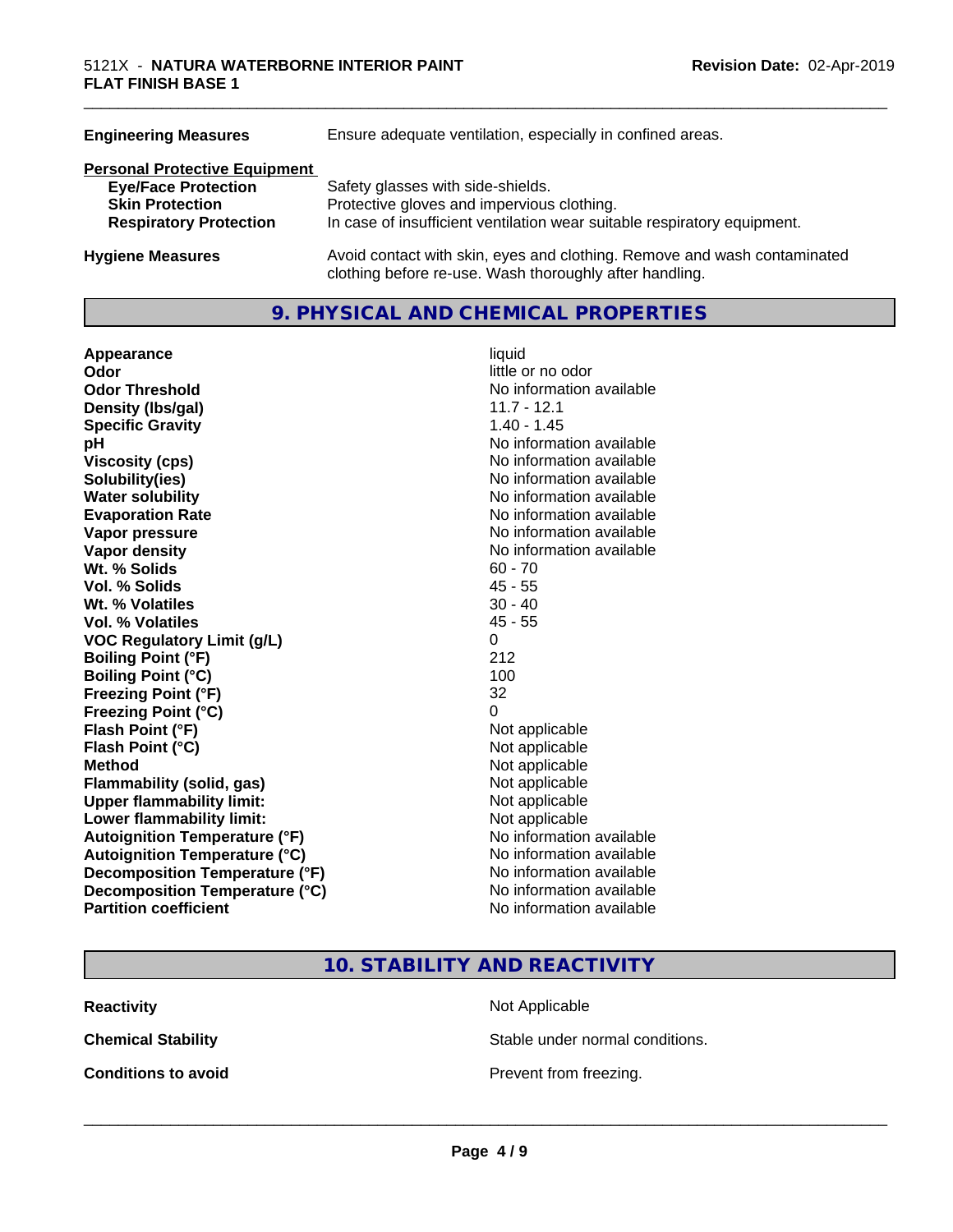| <b>Incompatible Materials</b>                                                                                                                                                                                                                                                                                                                      | No materials to be especially mentioned.                                                                                                                                                                                                                                                                                                                                                                                                                                       |
|----------------------------------------------------------------------------------------------------------------------------------------------------------------------------------------------------------------------------------------------------------------------------------------------------------------------------------------------------|--------------------------------------------------------------------------------------------------------------------------------------------------------------------------------------------------------------------------------------------------------------------------------------------------------------------------------------------------------------------------------------------------------------------------------------------------------------------------------|
| <b>Hazardous Decomposition Products</b>                                                                                                                                                                                                                                                                                                            | None under normal use.                                                                                                                                                                                                                                                                                                                                                                                                                                                         |
| Possibility of hazardous reactions                                                                                                                                                                                                                                                                                                                 | None under normal conditions of use.                                                                                                                                                                                                                                                                                                                                                                                                                                           |
|                                                                                                                                                                                                                                                                                                                                                    | 11. TOXICOLOGICAL INFORMATION                                                                                                                                                                                                                                                                                                                                                                                                                                                  |
| <b>Product Information</b>                                                                                                                                                                                                                                                                                                                         |                                                                                                                                                                                                                                                                                                                                                                                                                                                                                |
| Information on likely routes of exposure                                                                                                                                                                                                                                                                                                           |                                                                                                                                                                                                                                                                                                                                                                                                                                                                                |
| <b>Principal Routes of Exposure</b>                                                                                                                                                                                                                                                                                                                | Eye contact, skin contact and inhalation.                                                                                                                                                                                                                                                                                                                                                                                                                                      |
| <b>Acute Toxicity</b>                                                                                                                                                                                                                                                                                                                              |                                                                                                                                                                                                                                                                                                                                                                                                                                                                                |
| <b>Product Information</b>                                                                                                                                                                                                                                                                                                                         | No information available                                                                                                                                                                                                                                                                                                                                                                                                                                                       |
|                                                                                                                                                                                                                                                                                                                                                    | Symptoms related to the physical, chemical and toxicological characteristics                                                                                                                                                                                                                                                                                                                                                                                                   |
| <b>Symptoms</b>                                                                                                                                                                                                                                                                                                                                    | No information available                                                                                                                                                                                                                                                                                                                                                                                                                                                       |
|                                                                                                                                                                                                                                                                                                                                                    | Delayed and immediate effects as well as chronic effects from short and long-term exposure                                                                                                                                                                                                                                                                                                                                                                                     |
| Eye contact<br><b>Skin contact</b><br><b>Inhalation</b><br>Ingestion<br><b>Sensitization</b><br><b>Neurological Effects</b><br><b>Mutagenic Effects</b><br><b>Reproductive Effects</b><br><b>Developmental Effects</b><br><b>Target organ effects</b><br><b>STOT - single exposure</b><br><b>STOT - repeated exposure</b><br>Other adverse effects | May cause slight irritation.<br>Substance may cause slight skin irritation.<br>May cause irritation of respiratory tract.<br>Ingestion may cause gastrointestinal irritation, nausea, vomiting and diarrhea.<br>No information available<br>No information available.<br>No information available.<br>No information available.<br>No information available.<br>No information available.<br>No information available<br>No information available<br>No information available. |

\_\_\_\_\_\_\_\_\_\_\_\_\_\_\_\_\_\_\_\_\_\_\_\_\_\_\_\_\_\_\_\_\_\_\_\_\_\_\_\_\_\_\_\_\_\_\_\_\_\_\_\_\_\_\_\_\_\_\_\_\_\_\_\_\_\_\_\_\_\_\_\_\_\_\_\_\_\_\_\_\_\_\_\_\_\_\_\_\_\_\_\_\_

**Numerical measures of toxicity**

**The following values are calculated based on chapter 3.1 of the GHS document**

| <b>ATEmix (oral)</b>   | 19864 mg/kg |
|------------------------|-------------|
| <b>ATEmix (dermal)</b> | 37490 mg/kg |

#### **Component Information**

| Chemical name                  | Oral LD50             | Dermal LD50           | Inhalation LC50        |
|--------------------------------|-----------------------|-----------------------|------------------------|
| Titanium dioxide<br>13463-67-7 | $> 10000$ mg/kg (Rat) |                       |                        |
| Silica, amorphous<br>7631-86-9 | $>$ 5000 mg/kg (Rat)  | > 2000 mg/kg (Rabbit) | $> 2.2$ mg/L (Rat) 1 h |
| Kaolin, calcined<br>92704-41-1 | $>$ 2000 mg/kg (Rat)  |                       |                        |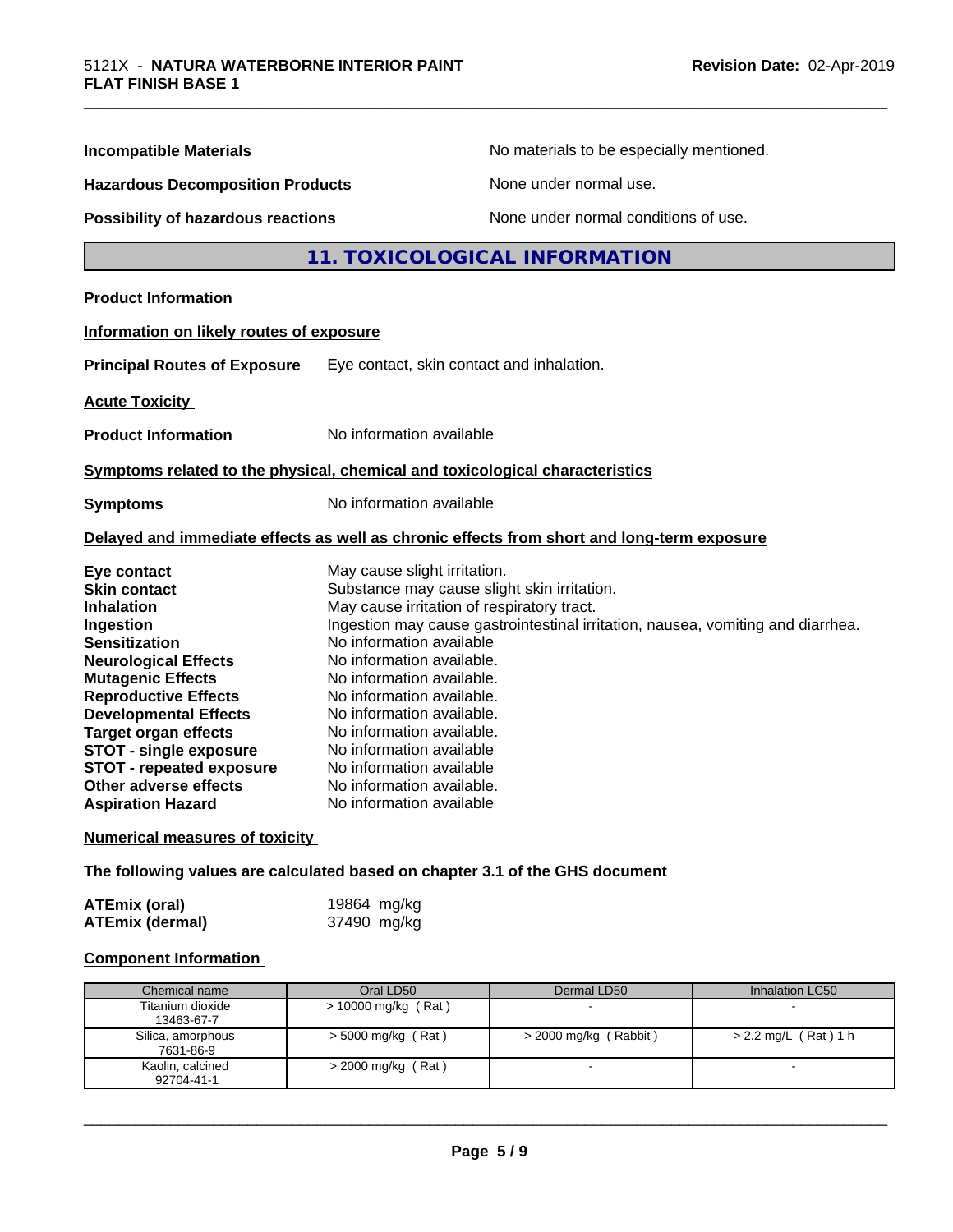#### **Carcinogenicity**

*The information below indicateswhether each agency has listed any ingredient as a carcinogen:.*

| <b>Chemical name</b>                    | <b>IARC</b>               | <b>NTP</b> | <b>OSHA</b> |
|-----------------------------------------|---------------------------|------------|-------------|
|                                         | .<br>2B<br>Possible Human |            | Listed      |
| بالمواقعة المراد<br>dioxide<br>Titanium | Carcinogen                |            |             |

\_\_\_\_\_\_\_\_\_\_\_\_\_\_\_\_\_\_\_\_\_\_\_\_\_\_\_\_\_\_\_\_\_\_\_\_\_\_\_\_\_\_\_\_\_\_\_\_\_\_\_\_\_\_\_\_\_\_\_\_\_\_\_\_\_\_\_\_\_\_\_\_\_\_\_\_\_\_\_\_\_\_\_\_\_\_\_\_\_\_\_\_\_

• Although IARC has classified titanium dioxide as possibly carcinogenic to humans (2B), their summary concludes: "No significant exposure to titanium dioxide is thought to occur during the use of products in which titanium dioxide is bound to other materials, such as paint."

#### **Legend**

IARC - International Agency for Research on Cancer NTP - National Toxicity Program OSHA - Occupational Safety & Health Administration

**12. ECOLOGICAL INFORMATION**

## **Ecotoxicity Effects**

The environmental impact of this product has not been fully investigated.

#### **Product Information**

#### **Acute Toxicity to Fish**

No information available

#### **Acute Toxicity to Aquatic Invertebrates**

No information available

#### **Acute Toxicity to Aquatic Plants**

No information available

#### **Persistence / Degradability**

No information available.

#### **Bioaccumulation**

No information available.

#### **Mobility in Environmental Media**

No information available.

#### **Ozone**

No information available

#### **Component Information**

#### **Acute Toxicity to Fish**

Titanium dioxide  $LC50:$  > 1000 mg/L (Fathead Minnow - 96 hr.)

#### **Acute Toxicity to Aquatic Invertebrates**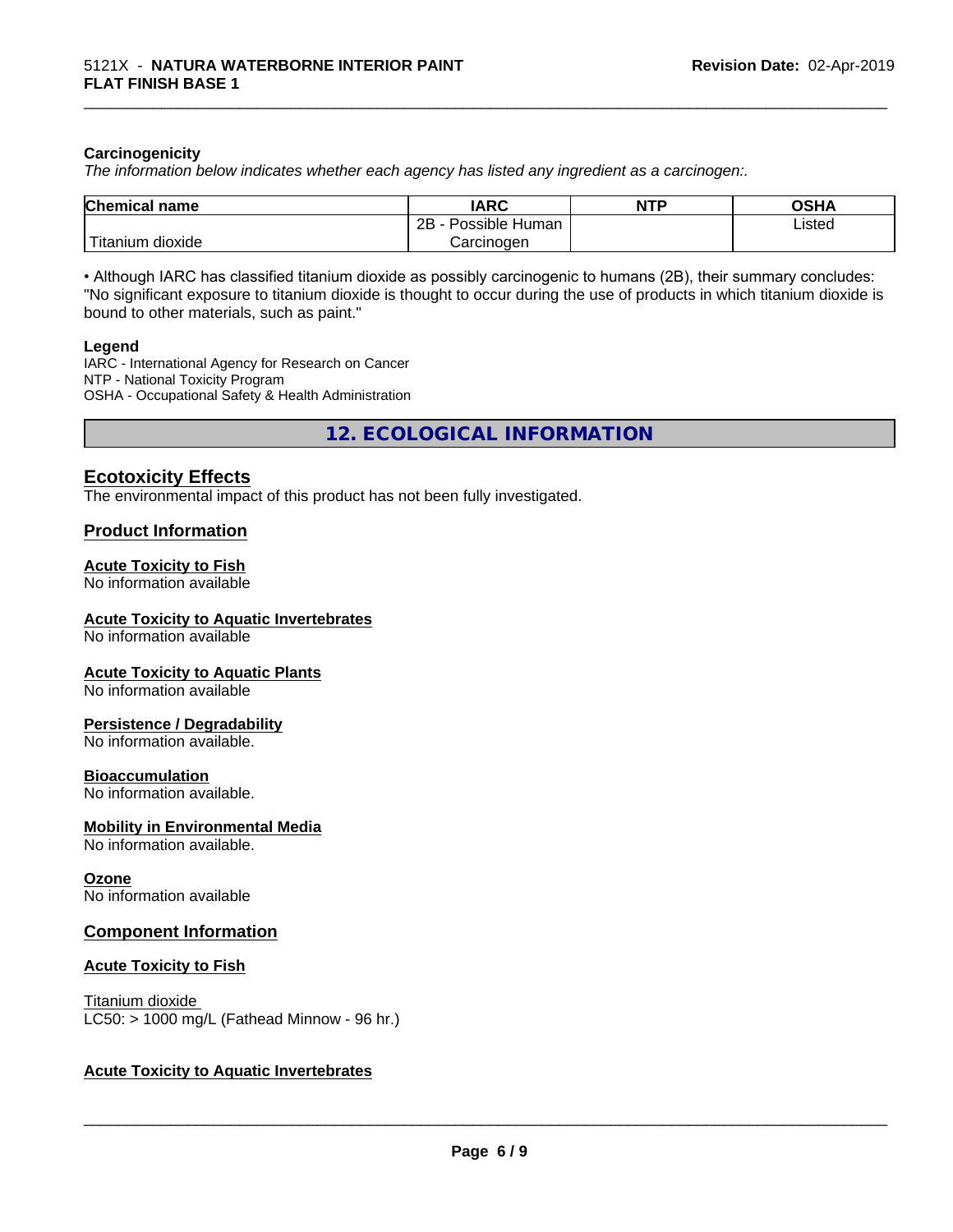#### No information available

#### **Acute Toxicity to Aquatic Plants**

No information available

|                              | 13. DISPOSAL CONSIDERATIONS                                                                                                                                                                                               |
|------------------------------|---------------------------------------------------------------------------------------------------------------------------------------------------------------------------------------------------------------------------|
| <b>Waste Disposal Method</b> | Dispose of in accordance with federal, state, and local regulations. Local<br>requirements may vary, consult your sanitation department or state-designated<br>environmental protection agency for more disposal options. |
|                              | 14. TRANSPORT INFORMATION                                                                                                                                                                                                 |
| <b>DOT</b>                   | Not regulated                                                                                                                                                                                                             |
| <b>ICAO/IATA</b>             | Not regulated                                                                                                                                                                                                             |
| <b>IMDG/IMO</b>              | Not regulated                                                                                                                                                                                                             |
|                              | <b>15. REGULATORY INFORMATION</b>                                                                                                                                                                                         |

\_\_\_\_\_\_\_\_\_\_\_\_\_\_\_\_\_\_\_\_\_\_\_\_\_\_\_\_\_\_\_\_\_\_\_\_\_\_\_\_\_\_\_\_\_\_\_\_\_\_\_\_\_\_\_\_\_\_\_\_\_\_\_\_\_\_\_\_\_\_\_\_\_\_\_\_\_\_\_\_\_\_\_\_\_\_\_\_\_\_\_\_\_

# **International Inventories**

| <b>TSCA: United States</b> | Yes - All components are listed or exempt. |
|----------------------------|--------------------------------------------|
| <b>DSL: Canada</b>         | Yes - All components are listed or exempt. |

# **Federal Regulations**

| SARA 311/312 hazardous categorization |  |
|---------------------------------------|--|
|---------------------------------------|--|

| Acute health hazard               | Nο |
|-----------------------------------|----|
| Chronic Health Hazard             | Nο |
| Fire hazard                       | N٥ |
| Sudden release of pressure hazard | Nο |
| Reactive Hazard                   | N٥ |

#### **SARA 313**

Section 313 of Title III of the Superfund Amendments and Reauthorization Act of 1986 (SARA). This product contains a chemical or chemicals which are subject to the reporting requirements of the Act and Title 40 of the Code of Federal Regulations, Part 372:

*None*

**Clean Air Act,Section 112 Hazardous Air Pollutants (HAPs) (see 40 CFR 61)** This product contains the following HAPs:

*None*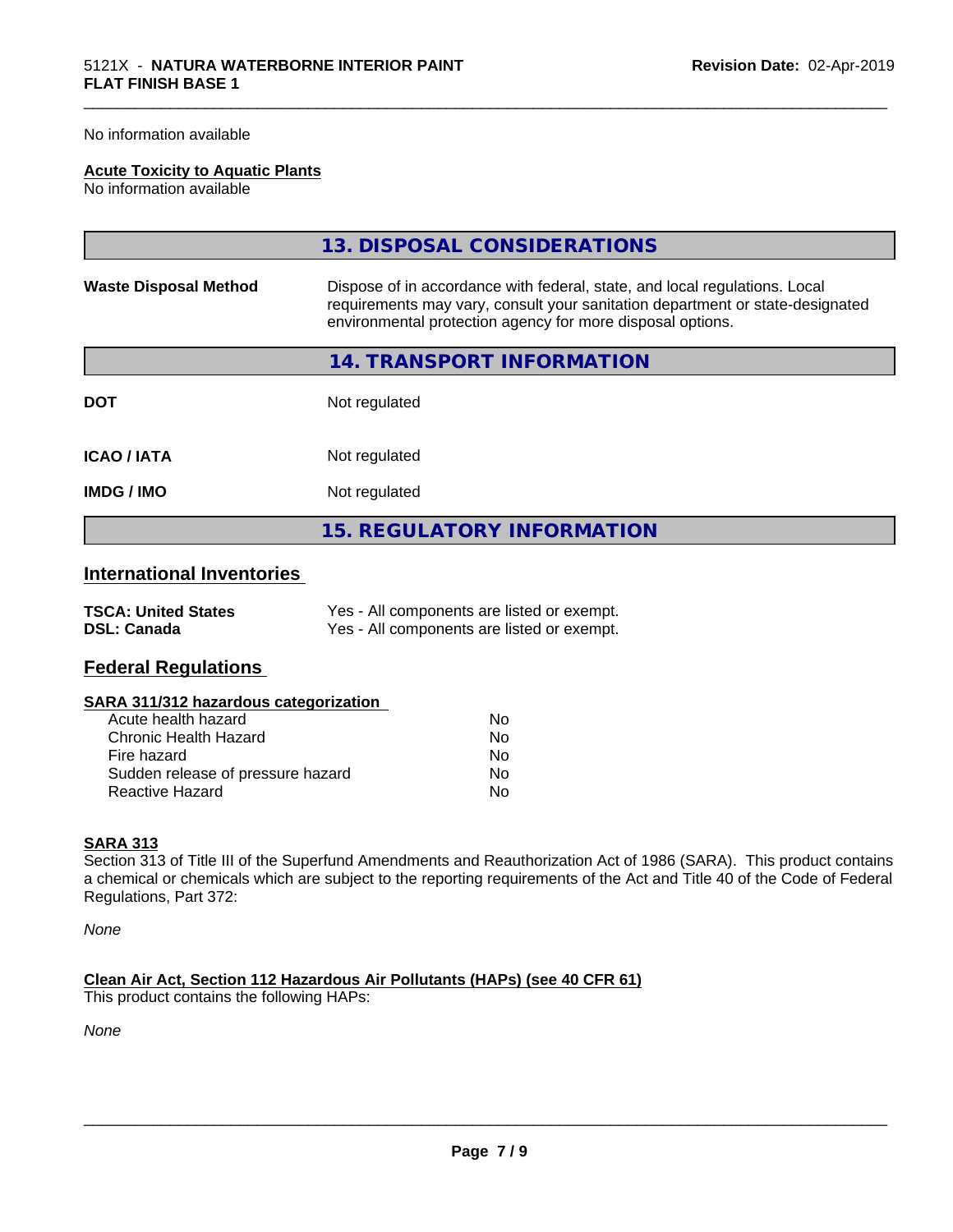# **US State Regulations**

#### **State Right-to-Know**

| <b>Chemical name</b> | <b>Massachusetts</b> | <b>New Jersey</b> | Pennsylvania |
|----------------------|----------------------|-------------------|--------------|
| Titanium dioxide     |                      |                   |              |
| Silica, amorphous    |                      |                   |              |
| Diatomaceous earth   |                      |                   |              |

\_\_\_\_\_\_\_\_\_\_\_\_\_\_\_\_\_\_\_\_\_\_\_\_\_\_\_\_\_\_\_\_\_\_\_\_\_\_\_\_\_\_\_\_\_\_\_\_\_\_\_\_\_\_\_\_\_\_\_\_\_\_\_\_\_\_\_\_\_\_\_\_\_\_\_\_\_\_\_\_\_\_\_\_\_\_\_\_\_\_\_\_\_

# **Legend**

X - Listed

# **16. OTHER INFORMATION**

| HMIS - | Health: 1 | <b>Flammability: 0</b> | Reactivity: $0$ PPE: - |  |
|--------|-----------|------------------------|------------------------|--|
|        |           |                        |                        |  |

#### **HMIS Legend**

- 0 Minimal Hazard
- 1 Slight Hazard
- 2 Moderate Hazard
- 3 Serious Hazard
- 4 Severe Hazard
- **Chronic Hazard**
- X Consult your supervisor or S.O.P. for "Special" handling instructions.

*Note: The PPE rating has intentionally been left blank. Choose appropriate PPE that will protect employees from the hazards the material will present under the actual normal conditions of use.*

*Caution: HMISÒ ratings are based on a 0-4 rating scale, with 0 representing minimal hazards or risks, and 4 representing significant hazards or risks. Although HMISÒ ratings are not required on MSDSs under 29 CFR 1910.1200, the preparer, has chosen to provide them. HMISÒ ratings are to be used only in conjunction with a fully implemented HMISÒ program by workers who have received appropriate HMISÒ training. HMISÒ is a registered trade and service mark of the NPCA. HMISÒ materials may be purchased exclusively from J. J. Keller (800) 327-6868.*

 **WARNING!** If you scrape, sand, or remove old paint, you may release lead dust. LEAD IS TOXIC. EXPOSURE TO LEAD DUST CAN CAUSE SERIOUS ILLNESS, SUCH AS BRAIN DAMAGE, ESPECIALLY IN CHILDREN. PREGNANT WOMEN SHOULD ALSO AVOID EXPOSURE.Wear a NIOSH approved respirator to control lead exposure. Clean up carefully with a HEPA vacuum and a wet mop. Before you start, find out how to protect yourself and your family by contacting the National Lead Information Hotline at 1-800-424-LEAD or log on to www.epa.gov/lead.

| <b>Prepared By</b>                               | <b>Product Stewardship Department</b><br>Benjamin Moore & Co.<br>101 Paragon Drive<br>Montvale, NJ 07645<br>800-225-5554 |  |
|--------------------------------------------------|--------------------------------------------------------------------------------------------------------------------------|--|
| <b>Revision Date:</b><br><b>Revision Summary</b> | 02-Apr-2019<br>Not available                                                                                             |  |

Disclaimer

The information contained herein is presented in good faith and believed to be accurate as of the effective date shown above. This information is furnished without warranty of any kind. Employers should use this information only as a **supplement to other information gathered by them and must make independent determination of suitability and** completeness of information from all sources to assure proper use of these materials and the safety and health of